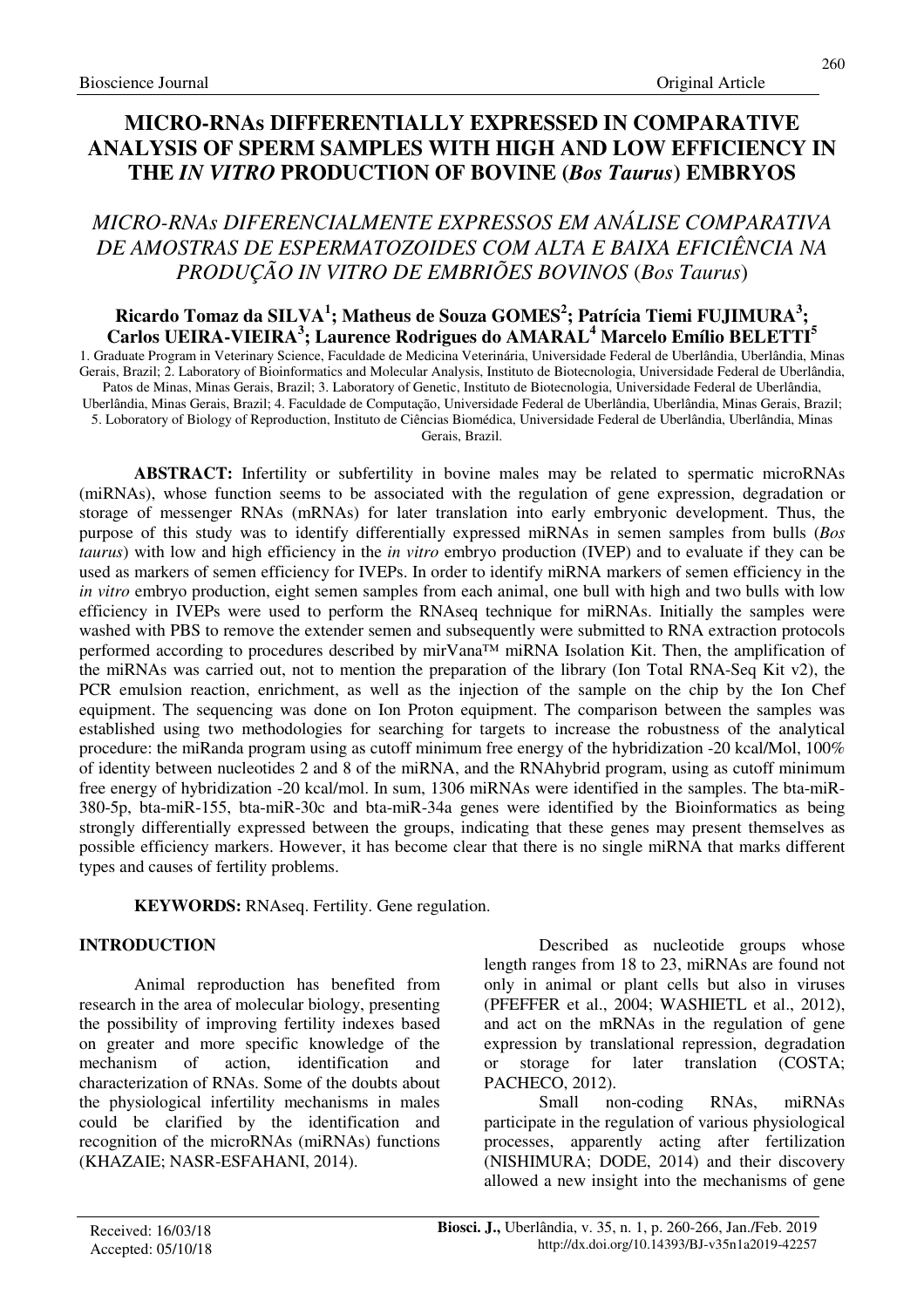regulation (WASHIETL et al., 2012). According to Ge et al. (2015), miRNA populations are critical for the development of germ cells in males, acting on postnatal spermatogenesis, and on spermatocytes and spermatids, showing their role in fertility.

Studies point out that miRNAs are tissuespecific and, as such, are involved in differentiation processes in specific cells (DIAS CORREIA; DIAS CORREIA, 2007). Studies such as those by Fagerlind et al. (2015) have been emphatic in stating that bull sperm are rich in active miRNAs and that specific sperm miRNAs may be linked to fertility.

The determination of miRNA profiles has become relevant for the understanding of the regulation mechanisms of the different biological processes, including fertility in males, and that bulls with low fertility present larger populations of miRNAs when compared to those of high fertility (RAUBER, 2013). The profiles of certain miRNAs may make them possible fertility markers (MILLER; OSTERMEIER, 2006; AL-GAZI; CARROLL, 2015).

The miRNAs are assigned a strict posttranscriptional and post-translational regulatory profile in several biological processes, acting in a significant way on reproductive processes such as embryogenesis, oogenesis and spermatogenesis (GHORBIAN, 2012). Thus, this study aimed to identify differentially expressed miRNAs in semen samples from bulls (*Bos taurus*) with low and high efficiency in the *in vitro* embryo production (IVEP) and to evaluate if they can be used as markers of semen efficiency for IVEPs.

## **MATERIAL AND METHODS**

Eight samples with 0.5 ml of cryopreserved semen from each of the three crossbred (Girolando race) were used, being one bull (T0) with high indexes when used in IVEPs and other two bulls with low IVBPs indexes (T1 and T2). To evaluate the efficiency of the samples, 50 PIVEs were performed using approximately 3,000 viable oocytes (on average 20 oocytes per bull per IVEP). Oocytes collected from slaughterhouse ovaries by follicular aspiration were subjected to maturation (IVM), fertilization (IVF), and in vitro culture (IVC) according Lucio et al. (2016). The cumulus oocytes complexes (COCs) were aspirated from follicles between 3 and 8 mm in diameter. Then, COCs with a homogeneous cytoplasm and several cell layers were selected and subjected to IVM in modified TCM 199 supplemented with 10% fetal calf serum (v/v). On average, 20 selected oocytes matured in drops (100 mL) over 22–24 hours at 38.5  $\degree$ C in 5%

 $CO<sub>2</sub>$  in the air. After IVM, the COCs were rinsed in Tyrode's albumin lactate pyruvate (TALP) medium and fertilized into drops of TALP supplemented with penicillamine, hypotaurine, epinephrine, heparin, and bovine serum albumin. The semen samples were collected from three clinical healthy bulls by artificial vagina and frozen with tris-egg yolk-glycerol extender. For fertilization, frozen semen was thawed, and sperm cells were obtained after treatment with a Percoll (45 and 90% gradient). The final sperm concentration added per fertilization drop was  $1 \times 10^6$  motile sperm/mL. The sperm cells were coincubated with oocytes (19–22 hours) under the same conditions described for maturation. After IVF, presumptive zygotes were denuded by repeated pipetting and washing, and then transferred to a culture dish (4-well) with modified synthetic oviduct fluid containing 5% fetal calf serum (v/v). The IVC was performed in a humidified atmosphere at 38.5  $\degree$ C in 5% CO<sub>2</sub> in the air and the embryos were checked at Day 7 after fertilization for blastocyst formation. The mean rate of morphologically normal blastocysts (JAKOBSEN et al,, 2006) on day seven after fertilization from the bull T0 was 47%, that from the bull T1 was 13.40% and that from the bull T2 was 16.36%.

The non-sexed sperm straws of each bull were thawed in a water bath set to 36 °C for 30 seconds. The contents of two straws  $(80 \times 10^6$ spermatozoa) were placed in a 2 mL conical bottom microtube, which was filled with PBS, homogenized and centrifuged at 9,500 x g for 3 minutes at 4 °C. The supernatant, containing cryoprotectants and egg yolk, was carefully removed using a micropipette. For three more times the pellet was resuspended in 1 ml PBS, centrifuged and the supernatant removed. Following this final step, the sperm pellet was stored at -80  $^{\circ}$ C. These samples from each bull were submitted to RNA extraction protocols performed according to procedures described by mirVana™ miRNA Isolation Kit (AM1560) (Life Technologies Corporation). Then, the amplification of the miRNAs was carried out, not to mention the preparation of the library (Ion Total RNA-Seq Kit v2), the PCR emulsion reaction, enrichment, as well as the injection of the sample on the chip by the Ion Chef equipment. The sequencing was done on Ion Proton equipment (Ion Proton ™ System, Thermo Fisher Scientific Inc.).

The microRNA library (Ion Total RNA-Seq v2 kit) was prepared according to the protocol where the hybridization was performed with hybridization solution (3µL), Ion Adapter Mix V2  $(2\mu L)$  and MicroRNA-3 $\mu L$  (1-100ng of miRNA),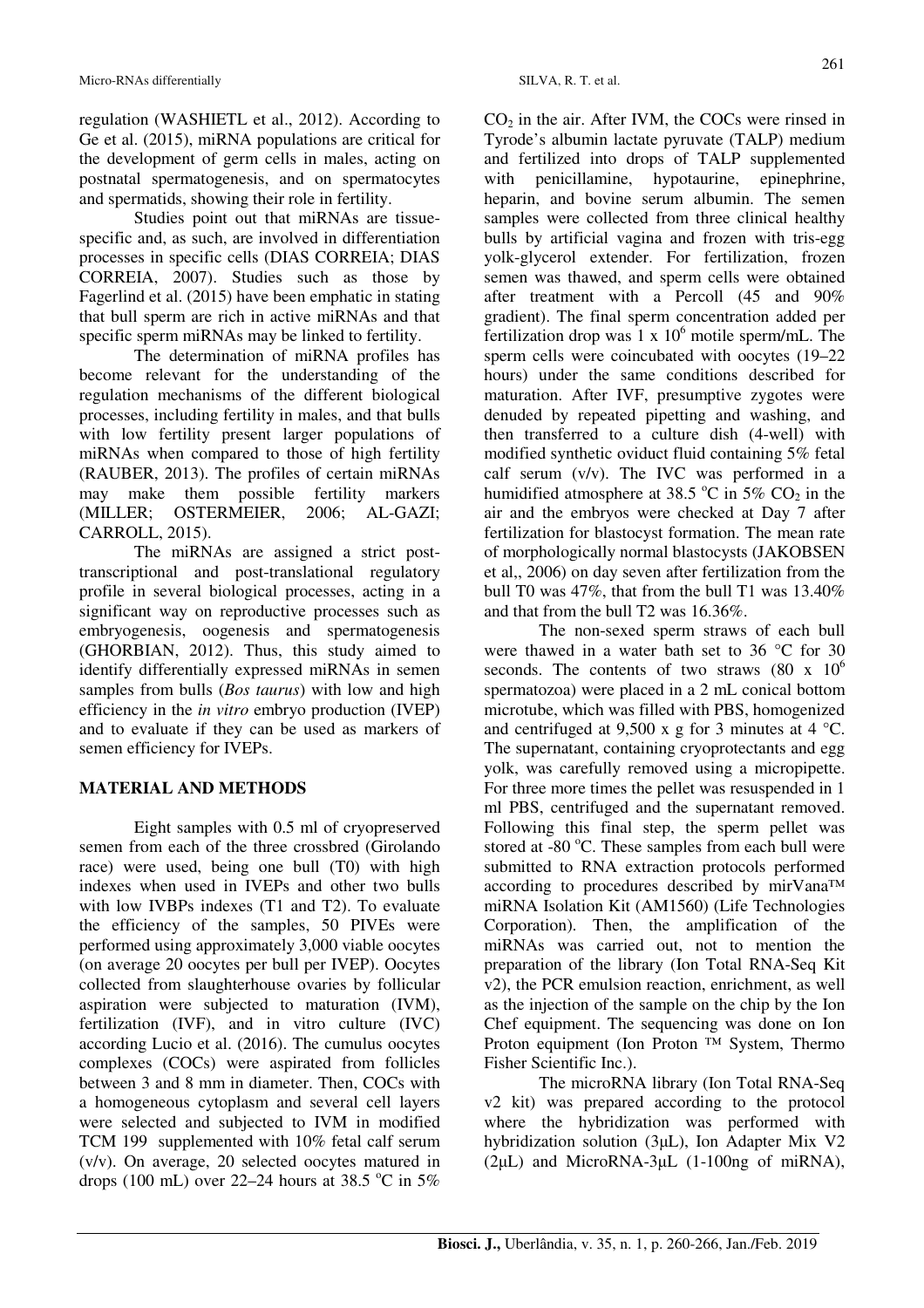performed in two thermocycles (65ºC - 10min and  $16^{\circ}$ C - 5min).

To perform the binding, the reaction was carried out at 16ºC for 4 hours using binding buffer (10µL) and Mix binding enzyme (2µL), being added Reverse Transcriptase (H2O nuclease free - 2uL, RT buffer 10X - 4µL, 2.5mM dNTP Mix - 2µL and Ion RT Primer V2 -16µL), and the sample was incubated at 70ºC for 10 min and then placed on ice, being added 4µL of SuperScript III Enzyme to the reaction, incubated at 42ºC for 30 min.

The cDNA purification was performed with the Magnetic Bead Cleanup Module, for DNA amplification and Barcodes insertion. From each cDNA, 6µL were transferred to the new tube and Taq platinum PCR SuperMix High Fidelity (45µl) and Ion Xpress RNA 3 Barcode primer (1µL) (barcode 1-16) were added. In a thermocycler (Bio-Rad, T100 Thermal Cycler), the 2 cycles (94ºC - 2min) and 14 cycles (94ºC - 30s, 50ºC - 30s, 68ºC - 30s, 94ºC - 30s, 62ºC - 30s, 68ºC - 30s and 68ºC - 5min) were performed.

The reaction was purified with Magnetic Bead Cleanup Module, emulsion PCR and the enrichment reaction were carried out on the Chef Ion using the PI IC 200 Ion kit and the PI Ion chip for 16 hours, whereas sequencing was carried out on the Ion Proton using the Ion PI Sequencing 200.

The isolated miRNAs from each evaluated bull were sent to the bioinformatics analysis, so that those differentially expressed were identified in the animals evaluated. The comparison between the samples was established using two methodologies for searching for targets to increase the robustness of the analytical procedure: the *miRanda* program using as cutoff minimum free energy of the hybridization -20 kcal/Mol, 100% of identity between nucleotides 2 and 8 of the miRNA, and the *RNAhybrid* program, using as cutoff minimum free energy of hybridization -20 kcal/mol. Both procedures were implemented in an offline Linux platform to perform the experiment in a *highthroughput* way. A 3' *Bos taurus* UTR database was created using Biomart-Ensembl to perform target search for miRNAs identified as differentially expressed.

#### **RESULTS**

The miRNAs bta-miR-380-5p, bta-miR-155 and bta-miR-34a, among 1306 identified, were strongly differentially expressed when comparing T1/T2 and T0 samples. There was greater expression of the miRNAs bta-miR-380-5p and btamiR-155 in the T1 samples and lower expression of bta-miR-34a in the T2 sample when compared to the sample T0 according to data presented in table 1.

| <b>Identification</b> |                         | T1 sample             |              | T0 sample |              |
|-----------------------|-------------------------|-----------------------|--------------|-----------|--------------|
| miRNA                 | miR Base                | Seq sample            | Seq (normal) | Seq       | Seq (normal) |
|                       | Mature Sequence         |                       |              | sample    |              |
| $m$ i R $-380-5p$     | ugguugaccauagaacaugcgc  | 11472.0               | 6694.0       | $1.0\,$   | 0.7          |
| $m$ i R $-155$        | uuaaugcuaaucgugauaggggu | 5478.0                | 3196.4       | 3.0       | 2.2          |
|                       |                         | T <sub>2</sub> sample |              | T0 sample |              |
|                       |                         | Seq sample            | Seq (normal) | Seq       | Seq (normal) |
|                       |                         |                       |              | sample    |              |
| miR-34a               | uggcagugucuuagcugguugu  | 217.0                 | 126.9        | 3801.0    | 2800.6       |

**Table 1.** Differentially expressed miRNAs in semen samples from bulls with low (T1 and T2) and high (T0) efficiency in the *in vitro* embryo production.

After using the RNAhybrid and miRanda softwares, there were 389 targets found in both programs, of which 17 were for bta-miR-380-5p, 15 for bta-miR-155 and 357 for bta-miR-34a. Those found in only one of the programs were not taken into account. Myomesin 3 was identified as a target with a higher level of significance for bta-miR-380-  $5p$  (e-value = 0.000766), de-etiolated homolog 1 (Arabidopsis) for bta-miR-155 (e value =  $0.042995$ ) and phosphofurin acidic cluster sorting protein 1 for bta-miR-34a (e-value =  $0.000115$ ) (table 2).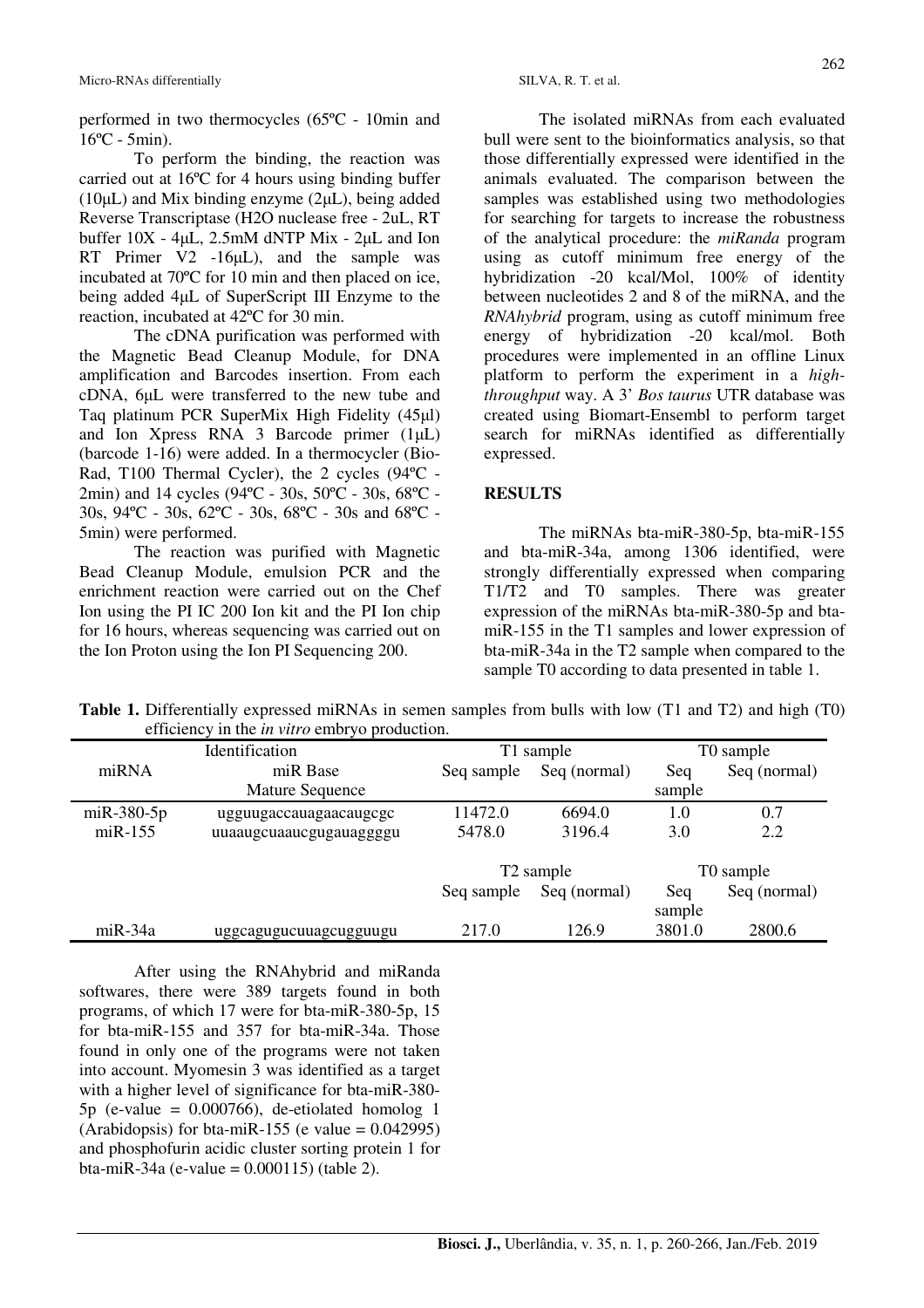| miRNA          | e-value  | Target                     | Description                                                | Molecular<br><b>Function</b> | <b>Biological Process</b>                                                            |
|----------------|----------|----------------------------|------------------------------------------------------------|------------------------------|--------------------------------------------------------------------------------------|
| $m$ iR-380-5p  | 0.000766 | Uncharacterized<br>Protein | myomesin 3                                                 | unidentified                 | Not described                                                                        |
| $m$ i R $-155$ | 0.042995 | Uncharacterized<br>Protein | de-etiolated<br>homolog <sub>1</sub><br>(Arabidopsis       | unidentified                 | Not described                                                                        |
| $miR-34a$      | 0.000115 | Uncharacterized<br>Protein | phosphofuri<br>n acidic<br>cluster<br>sorting<br>protein 1 | Connecting ion<br>channel    | Target Protein for the<br>Golgi Complex Target<br>Protein for the Plasma<br>Membrane |

**Table 2.** Targets of differentially expressed miRNAs, biological functions and actions

### **DISCUSSION**

Expression of miRNAs exhibits variations between animals with high and low efficiency in IVEP, with miRNAs miR-380-5p and miR-155 being more expressed in the T1 sample whereas miR-34a was presented with lower degree of expression in the T2 sample, when compared to the high efficiency sample (table 1). Govindaraju et al. (2012) also found abundance of miRNAs in bulls and only seven of these miRNAs were differently expressed in fertile and subfertile bulls. However, none of these seven miRNAs were identified in the present study. However, none of these seven miRNAs were identified in the present study. The observed result raises the hypothesis that there are differences in the miRNA content between individuals with high and low efficiency in IVF, and even among those of low efficiency, since it was observed that the miRNAs identified were not the same in samples T1 and T2. This fact can be attributed to different causes of subfertility. Despite the same race and gender, other variables may have led to the observed difference.

Fagerlind et al. (2015) used a modified TRIzol protocol for total RNA isolation and RTqPCR to study the gene expression of 178 miRNAs in spermatozoa from Holstein bulls with moderate to high fertility, including miR-34a and miR-155. Seven genes were differentially expressed, but miR-34a and miR-155 were not among them. However, miR-34c, from the same miR-34a family, was differentially expressed. According to these authors, members of the miR-34 family are differentially expressed during implantation in the uterus and in spermatozoa. This fact would indicate that an aberrant expression in spermatozoa can have implications, at least during the early stages of pregnancy. In the present study, the miR-34a was found in a smaller quantity in a low-efficiency sample in IVEPs.

Capra et al. (2017) identified 83 miRNAs differentially expressed in the high- and low-motile sperm fractions separated by Precoll from four different bulls. Among these miRNAs were not the three miRNAs identified in the present work. However, two miRNAs from the miR-34 family (miR-34b and miR-34c) had high expression in the fraction with high motility. Differently, we found lower expression of miR-34a in a low-efficiency sample in IVEPs.

Swarbrick et al. (2017) and Cimino-Reale et al. (2017) report that miR-380-5p has been found in studies related to tumor and embryonic cells, which store among themselves the intense multiplication capacity. Its great presence in T1 can be justified by the fact that the initial embryonic development (blastocyst formation) is also characterized by the intense cellular proliferation and therefore to be affected by this miRNA. Among the probable targets of this miRNA stands out myomesin 3, which has not yet fully clarified biological function.

The miR-155 is related to different tissues, high concentrations of this miRNA may reflect systemic damage and, as a result, affect fertility. They are also related to subfertility in males and with Follicle Stimulating Hormone (FSH) in a mechanism still unknown (TSATSANIS et al., 2015). Faraoni et al. (2009) and Elton et al (2013) cite that miRNA-155 shows a varied expression profile and plays an important part in several biological processes. In inflammatory processes, its action seems to be associated with down-regulate of tissue damage. Its elevated presence may be a marker of testicular tissue damage, which may have occurred during spermatogenesis and could be the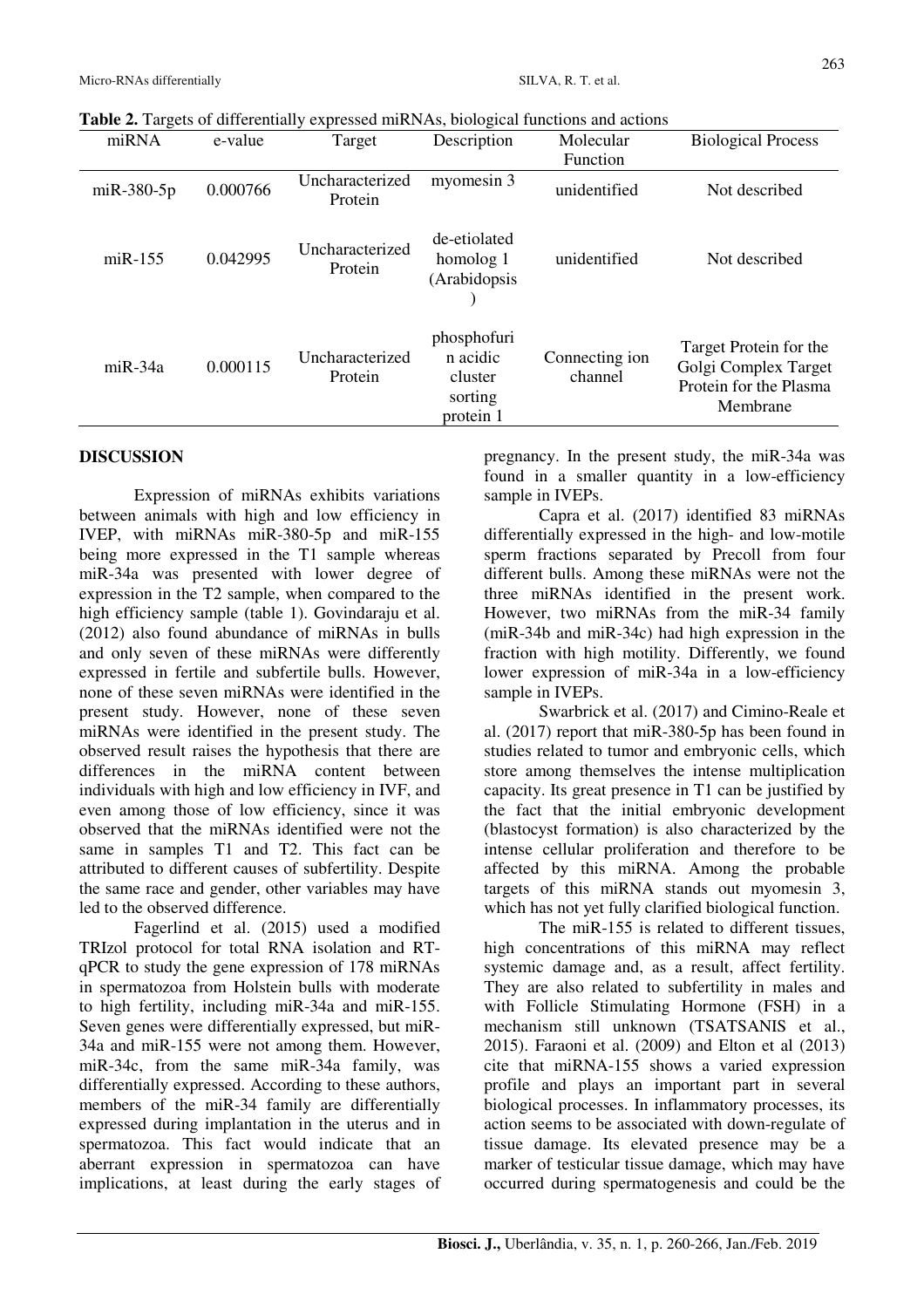cause of changes in the spermatozoa leading to lowefficiency in IVEP of the T1. Among the probable targets of this miRNA is de-etiolated homolog 1 (Arabidopsis), which has not yet fully clarified biological function.

According to Zhao, Li e Chen (2010), miRNA 34a was associated with the induction of senescence in parental endothelial cells (EPC), mediators of angiogenesis, via inhibition of Sirt1, a protein that according to Tang (2016) plays a significant role in metabolic regulation and biogenesis of mitochondria, possibly activated under conditions of energy deficiency associated with diseases or injuries. Tscherner et al. (2014) describe the miRNA-34a present in spermatozoa, oocytes and cleaved embryos. Among the probable targets of this miRNA is the phosphofurin acidic cluster sorting protein 1, which act on ionic channels of binding in the Golgi complex and plasma membrane. Although not yet certain as to its mechanism of action, this current study indicates that its lower expression may be associated with some types of subfertility, since there was an intense decrease in T2 in its expression.

#### **CONCLUSIONS**

There are differences in the content of miRNAs in semen with high and low efficiency in IVEPs, however, it was not possible to identify a single miRNA that is differentially expressed in all low-efficiency samples, probably due to the low efficiencies of different causes.

The bta-miR-380-5p, bta-miR-155 e btamiR-34a miRNAs differentially expressed in this study require more specific studies for the determination of their action mechanisms, but regardless of this we can consider them as possible markers not only of problems in PIVE, but also markers of the subfertility cause, such as testicular injury, failures in the fertilization process and embryonic development.

### **ACKNOWLEDGEMENTS**

The authors are grateful to FAPEMIG and CNPq for financial support.

**RESUMO:** A infertilidade ou subfertilidade em machos bovinos pode estar relacionada a microRNAs espermáticos (miRNAs), cuja função parece estar associada à regulação da expressão gênica, degradação ou armazenamento de RNAs mensageiros (mRNAs), para posterior tradução no desenvolvimento embrionário inicial. Assim, o objetivo deste estudo foi identificar miRNAs diferencialmente expressos em amostras de sêmen de touros (*Bos taurus*) com baixa e alta eficiência na produção in vitro de embriões (PIVE) e avaliar se eles podem ser utilizados como marcadores de eficiência do sêmen em PIVEs. Para identificar miRNA marcadores da eficiência de sêmen em PIVE, oito amostras de sêmen de cada animal, sendo um touro com alto e dois touros com baixa eficiência, foram utilizados para realizar a técnica de RNAseq para miRNAs. Inicialmente as amostras foram lavadas com PBS para remover o diluente do sêmen e, posteriormente, foram submetidas a protocolos de extração de RNA realizados de acordo com os procedimentos descritos pelo Kit de isolamento de miRNA mirVana ™. Em seguida, foi realizada a amplificação dos miRNAs, a preparação da biblioteca (Ion RNA-Seq Kit v2), a reação de emulsão de PCR, enriquecimento e a injeção das amostras no chip apropriado utilizando o equipamento Ion. Chef. O sequenciamento foi realizado no equipamento Ion Proton. A comparação entre as amostras foi estabelecida utilizando duas metodologias de busca de alvos para aumentar a robustez do procedimento analítico: o programa miRanda utilizando como valor de corte a energia mínima livre de hibridização -20 kcal / Mol e 100% de identidade entre os nucleotídeos 2 e 8 do miRNA, e o programa RNAhybrid, utilizando como valor de corte a energia mínima livre de hibridização -20 kcal / mol. Em suma, 1306 miRNAs foram identificados nas amostras. Os genes bta-miR-380-5p, bta-miR-155, bta-miR-30c e bta-miR-34a foram identificados pela bioinformática como sendo fortemente diferencialmente expressos entre os grupos, indicando que esses genes podem se apresentar como possíveis marcadores de eficiência. No entanto, ficou claro que não existe um único miRNA que marque diferentes tipos e causas de problemas de fertilidade.

**PALAVRAS-CHAVE:** RNAseq. Fertilidade. Regulação gênica.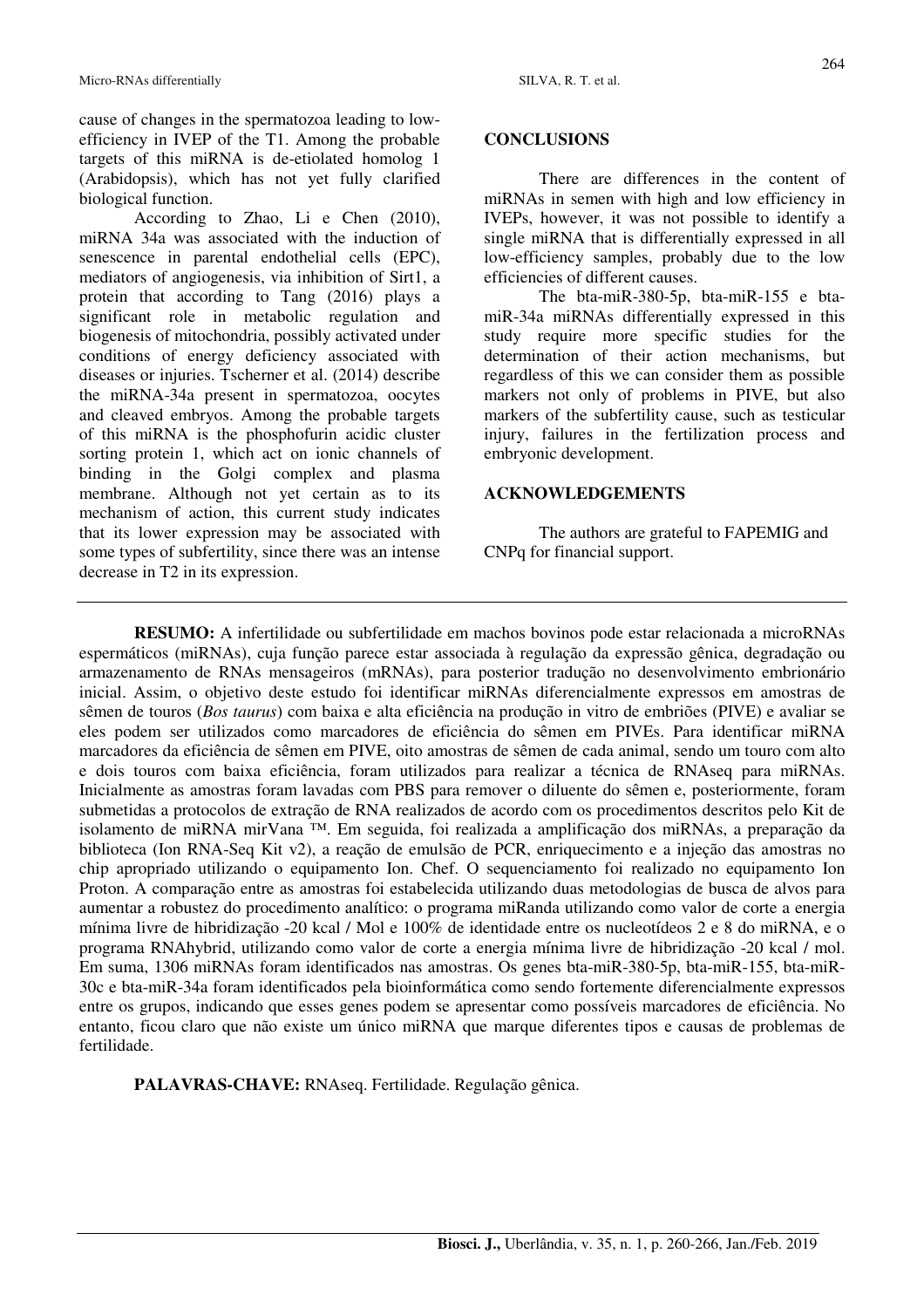#### **REFERENCES**

AL-GAZI, M. K.; CARROLL, M. Sperm-Specific MicroRNAs - Their Role and Function**. Journal of Human Genetics and Clinical Embryology**, Herndon, v. 1, n. 1, art. 3, 2015. https://doi.org/10.24966/GGS-2485/100003

CAPRA, E.; TURRI, F.; LAZZARI, B.; CREMONESI, P.; GLIOZZI, T. M; FOJADELLI, I.; STELLA, A.; PIZZI, F. Small RNA sequencing of cryopreserved semen from single bull revealed altered miRNAs and piRNAs expression between High- and Low-motile sperm populations. **BMC Genomics**, London, v. 18, n. 1, art. 14, 2017. https://doi.org/10.1186/s12864-016-3394-7

JAKOBSEN, A. S.; THOMSEN, P. D.; AVERY, B. Few polyploid blastomeres in morphologically superior bovine embryos produced in vitro. **Theriogenology**, New York, v. 65, n. 4, p. 870-881, 2006. https://doi.org/10.1016/j.theriogenology.2005.06.014

CIMINO-REALE, G.; GANDELLINI, P.; SANTAMBROGIO, F.; RECAGNI, M.; ZAFFARONI, N.; FOLINI, M. miR-380-5p-mediated repression of TEP1 and TSPYL5 interferes with telomerase activity and favours the emergence of an "ALT-like" phenotype in diffuse malignant peritoneal mesothelioma cells. **Journal of hematology and oncology**, London, v. 10, art. 140, 2017. https://doi.org/10.1186/s13045-017-0510-3

COSTA, E. B. O.; PACHECO, C**.** Micro-RNAs: Perspectivas atuais da regulação da expressão gênica em eucariotos. **Biosaúde**, Londrina, v. 14, n. 2, p. 81-93, 2012. http://www.uel.br/ccb/patologia/portal/pages/arquivos/Biosaude%20v%2014%202012/BS\_14\_2\_2012\_DF\_26. pdf

DIAS CORREIA, J. H. R.; DIAS CORREIA, A. A. Funcionalidades dos RNA não codificantes (ncRNA) e pequenos RNA reguladores, nos mamíferos. **REDVET. Revista Eletrônica de Veterinaria**, Gerona, v. 8, n. 10, p.1695-7504, 2007. http://www.veterinaria.org/revistas/redvet/n101007/100705.pdf ELTON, T. S; SELEMON, H.; ELTON, S. M.; PARINANDI, N. L. Regulation of the MIR155 host gene in physiological and pathological processes. **Gene**, Amsterdam, v. 532, n. 1, p. 1-12, 2013. https://doi.org/10.1016/10.1016/j.gene.2012.12.009

FAGERLIND, M.; STALHAMMAR, H.; OLSSON, B.; KLINGA-LEVAN, K. Expression of miRNAs in Bull Spermatozoa Correlates with Fertility Rates. **Reproduction in domestic animals**, Zuchthygiene, v. 50, n. 4, 2015. https://doi.org/10.1111/rda.12531

FARAONI, I.; ANTONETTI, F. R.; CARDONE, J.; BONMASSAR, E. miR-155 gene: A typical multifunctional microRNA. **Biochimica et biophysica acta**, Amsterdam, v. 1792, n. 6, p. 497-505, 2009. https://doi.org/10.1016/j.bbadis.2009.02.013

GHORBIAN, S. Micro-RNAs, next-generation molecular markers in male infertility field. **Translational Andrology and Urology**, Hong Kong, v. 1, n. 4, p. 245-246, 2012. https://doi.org/10.3978/j.issn.2223- 4683.2012.11.01

GOVINDARAJU, A.; UZUN, A.; ROBERTSON, L.; ATLI, M. O.; KAYA, A.; TOPPER, E.; CRATE, E. A.; PADBURY, J.; PERKINS, A.; MEMILI, E. Dynamics of microRNAs in bull spermatozoa. **Reproductive biology and endocrinology**, London, v. 10, art. 82, 2012. https://doi.org/10.1186/1477-7827-10-82

GE, S. Q.; ZHAO, Z. H.; CUI, T. Z.; GAO, Z. Q. Small Non-Coding RNAs in Mammalian Male Germ Cells and Their Implications for Male Infertility. **Andrology Open Access,** Henderson, v.4, art. 150, 2015. http://dx.doi.org/10.4172/2167-0250.1000150

KHAZAIE, Y.; NASR-ESFAHANI, M. H. N. MicroRNA and Male Infertility: A Potential for Diagnosis. **International Journal of Fertility and Sterility**, Tehran, v. 8, n. 2, p. 113-118, 2014. https://www.ncbi.nlm.nih.gov/pmc/articles/PMC4107683/pdf/Int-J-Fertil-Steril-8-113.pdf